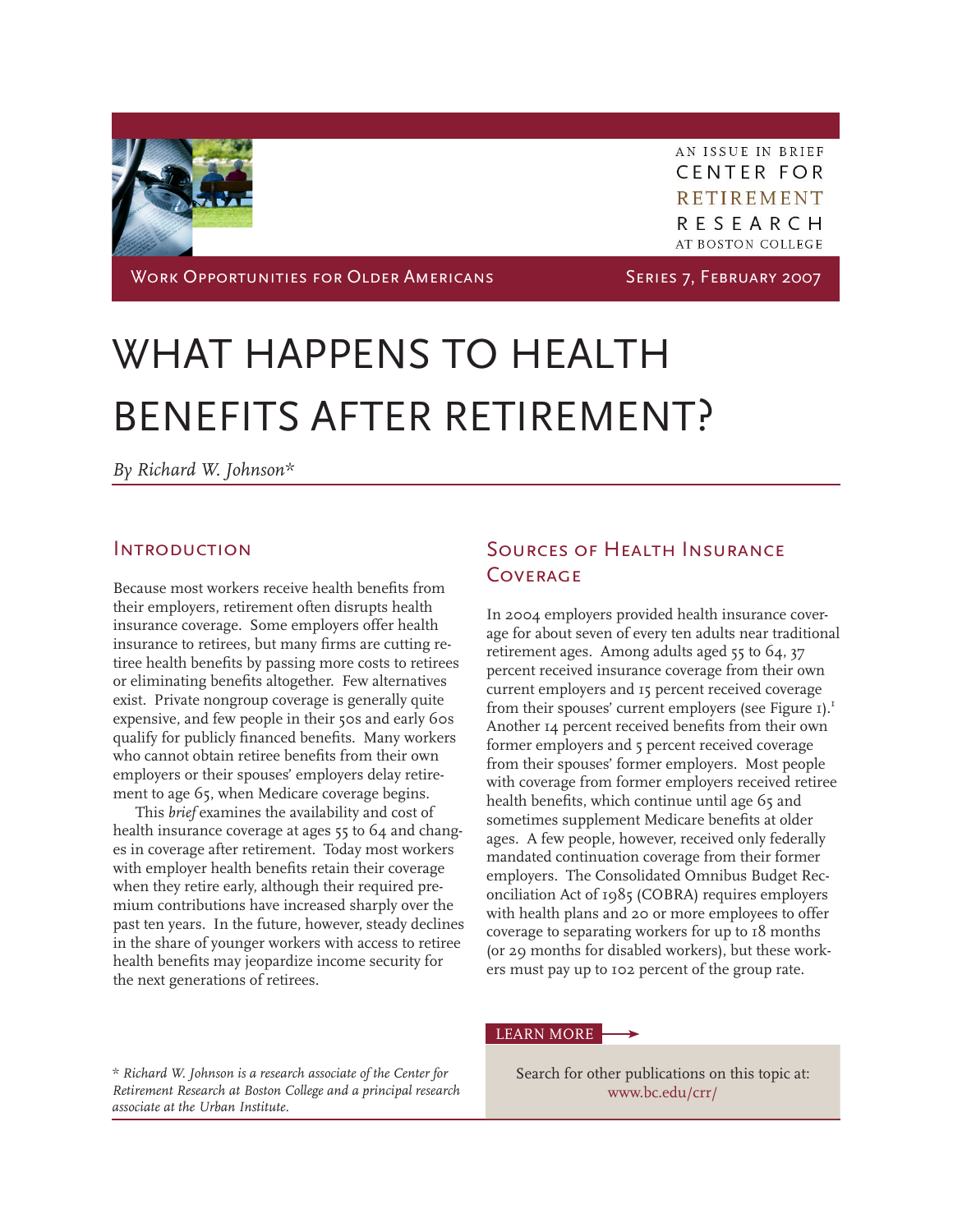#### Figure 1. Health Insurance Coverage for Adults Aged 55 to 64, by Source, 2004



*Source*: Author's estimates from University of Michigan (2005). See endnote 2 for more details.

Some older people without employer health benefits who are too young for Medicare turn to the private nongroup market or government for coverage. About 7 percent of adults aged 55 to 64 purchased private nongroup insurance in 2004 and did not receive employment-based benefits. Relying upon the private nongroup market at older ages has drawbacks, including the high price of coverage (especially for those in less-than-perfect health), the limited benefits provided by many plans, and the possibility that coverage may be denied. Before age 65, adults without dependent children (and those who are not pregnant) can qualify for Medicare or Medicaid only if they are blind or



FIGURE 2. MEDIAN ANNUAL HEALTH CARE COSTS, BY Age, 2004

disabled. Medicaid benefits are also subject to strict income and asset tests. In 2004, about 8 percent of adults aged 55 to 64 received Medicaid or Medicare coverage and another 2 percent received military health benefits.

The overall uninsured rate is not particularly high at older ages. About 12 percent of adults aged 55 to 64 lacked health insurance in 2004. By contrast, about 15 percent of adults aged 45 to 54 and 19 percent of adults aged 35 to 44 lacked coverage.<sup>3</sup> However, lack of coverage creates special difficulties at older ages, because older adults are more likely than younger adults to develop health problems and need expensive medical care. In fact, median health care expenditures in 2004 were almost four times as high at ages 55 to 64 than at ages 35 to 44 (see Figure 2).4

FIGURE 3. PERCENT OF ADULTS AGED 55 TO 64 Without Health Insurance, by Income and Health Status, 2004



*Source*: Author's estimates from University of Michigan (2005).

Uninsured rates are relatively steep among older people with limited incomes and health problems, groups arguably in greatest need of health insurance. For example, 28 percent of adults aged 55 to 64 with incomes below the federal poverty level lacked insurance in 2004, compared with 6 percent of those with incomes in excess of four times the poverty level (see Figure 3). Whereas 16 percent of those in fair or poor health were uninsured, only 9 percent of those in excellent or very good health lacked coverage.

*Source*: Author's estimates from Agency for Health Care Research and Quality (2007).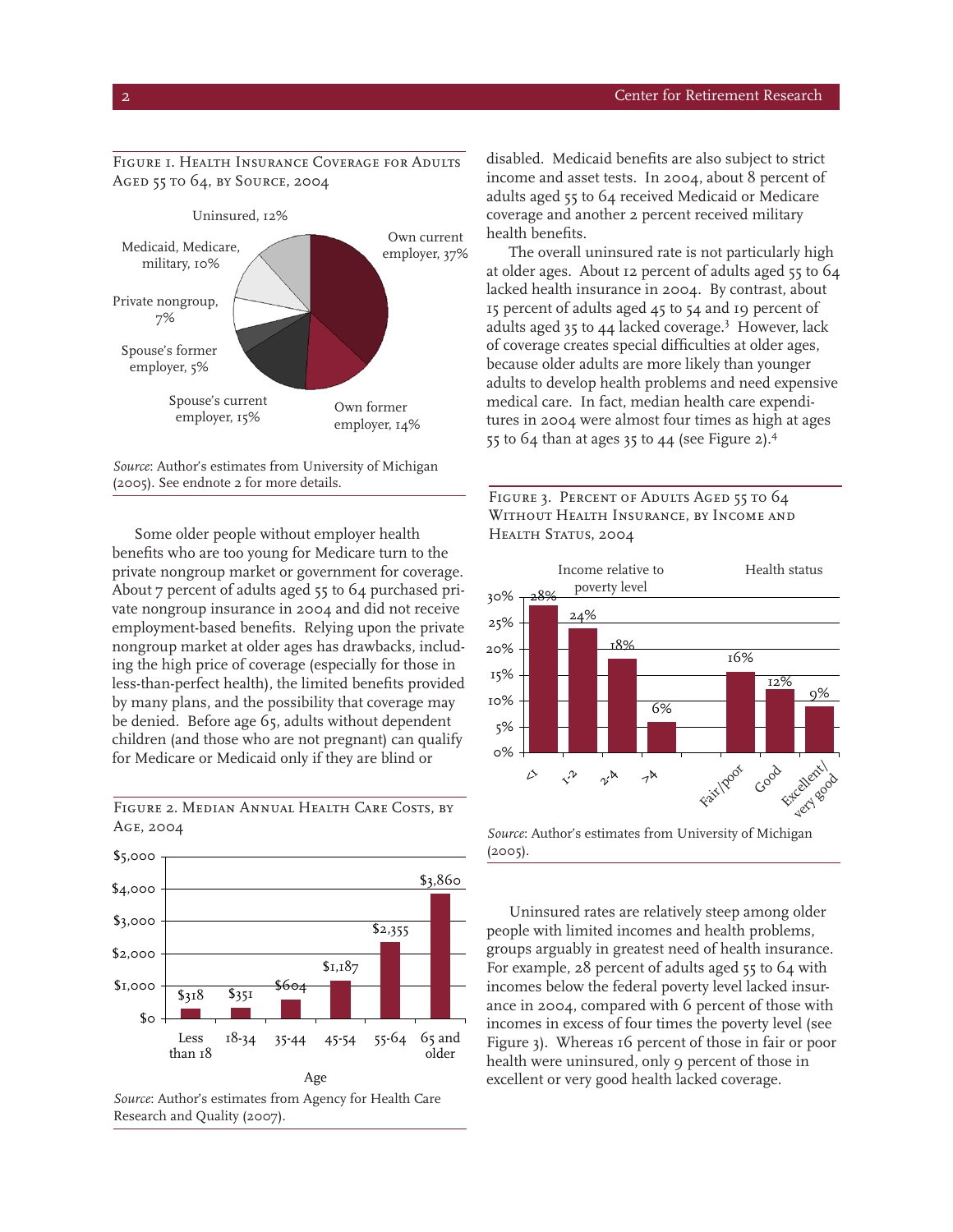#### RETIREE COVERAGE

Health insurance coverage at older ages varies by work status. In 2004, 49 percent of adults aged 55 to 64 worked full time (35 or more hours per week) and 13 percent worked part time. The remaining 38 percent that did not work were fairly evenly split between those who described themselves as retired, disabled, or homemakers. About 2 percent were unemployed in 2004.

The vast majority of full-time workers aged 55 to 64 received health benefits through the workplace, with nearly three-quarters receiving benefits from their own employers (see Table 1). Most early retirees also received employer health benefits. Nearly half received coverage from their own former employers, and another 21 percent received spousal coverage. There is no evidence that employer coverage has declined among retirees or older workers over the past ten years. In 1994, 66 percent of full-time workers aged 55 to 64 received health benefits from their own employers and 46 percent of retirees received benefits from their own former employers.<sup>5</sup>

Table 1. Health Insurance Coverage by Work STATUS FOR ADULTS AGED 55 TO 64, 2004

| Coverage                           | Workers        |                                            | Nonworkers |     |         |
|------------------------------------|----------------|--------------------------------------------|------------|-----|---------|
| source                             |                | Full-time Part-time Retired Disabled Other |            |     |         |
| Own employer                       | 72%            | 40%                                        | 49%        | 13% | $0\%$   |
| Spouse's<br>employer               | 13             | 29                                         | 2I         | 15  | 45      |
| Private<br>nongroup                | 4              | IO                                         | 9          | 7   | II      |
| Medicaid.<br>Medicare.<br>military | $\mathfrak{D}$ | 6                                          | TT         | 59  | $\circ$ |
| Uninsured                          | O)             | 15                                         | IO         |     | 25      |

Note: Retired and disabled status is based on how respondents describe themselves. Columns do not always sum to 100 due to rounding. See endnote 2 for more details. *Source*: Author's estimates from University of Michigan  $(2005)$ .

The 2004 uninsured rate was nearly identical for retirees and full-time workers aged 55 to 64. The uninsured rate was higher for part-time workers and nonworkers who were neither retired or disabled.

Relatively few workers lose employer health benefits when they retire early. About two-thirds of full-time workers aged 53 to 63 in 1994 with employer health benefits who later retired before age 65 retained their employer coverage when they retired (see Table 2). Another 11 percent obtained coverage from their spouse's employer, 8 percent purchased private non-group insurance, and 5 percent obtained public benefits. Only one in ten became uninsured.

Table 2. Health Insurance Coverage in First Year of Retirement for Adults Who Had Employer Health Benefits When Working

|                      | Age at retirement     |                          |  |  |
|----------------------|-----------------------|--------------------------|--|--|
| Coverage source      | Under 65 <sup>a</sup> | 65 and over <sup>b</sup> |  |  |
| Own employer         | 66%                   | 34%                      |  |  |
| Spouse's employer    | TT                    | 5                        |  |  |
| Private nongroup     | 8                     | 27                       |  |  |
| Medicaid or military | 3                     | 4                        |  |  |
| Medicare only        | $\mathbf{2}$          | 29                       |  |  |
| Uninsured            | IO                    | T                        |  |  |
|                      | TOO                   | 100                      |  |  |

<sup>a</sup> The estimates were restricted to adults aged 53 to 63 who were working full-time in 1994 and who retired by 2004. See endnote 2 for more details.

<sup>b</sup> Except for the uninsured, nearly all retirees ages 65 and older have Medicare coverage in addition to the supplemental coverage listed in the table.

*Source*: Author's estimates from University of Michigan (1995-2005).

However, people who did not retire until after age 65 were more likely than early retirees to lose their employer coverage, because people without access to retiree health benefits tend to delay retirement until they qualify for Medicare.<sup>6</sup> Among late retirees who received employer health benefits, 34 percent received employer benefits that supplemented their Medicare benefits, 5 percent received supplemental benefits from their spouses' employers, and 27 percent purchased supplemental Medigap coverage from private insurers.

# PARTICIPANTS' COSTS FOR RETIREE **COVERAGE**

Most employers force retirees to shoulder some of the increased cost of providing health benefits. The premium contributions that most firms now require from both employed and retired health plan participants have been rising rapidly in recent years.

Between 1994 and 2004, median contributions more than quadrupled — after adjusting for inflation — for adults aged 55 to 63 enrolled in health plans offered by their former employers (see Figure 4). The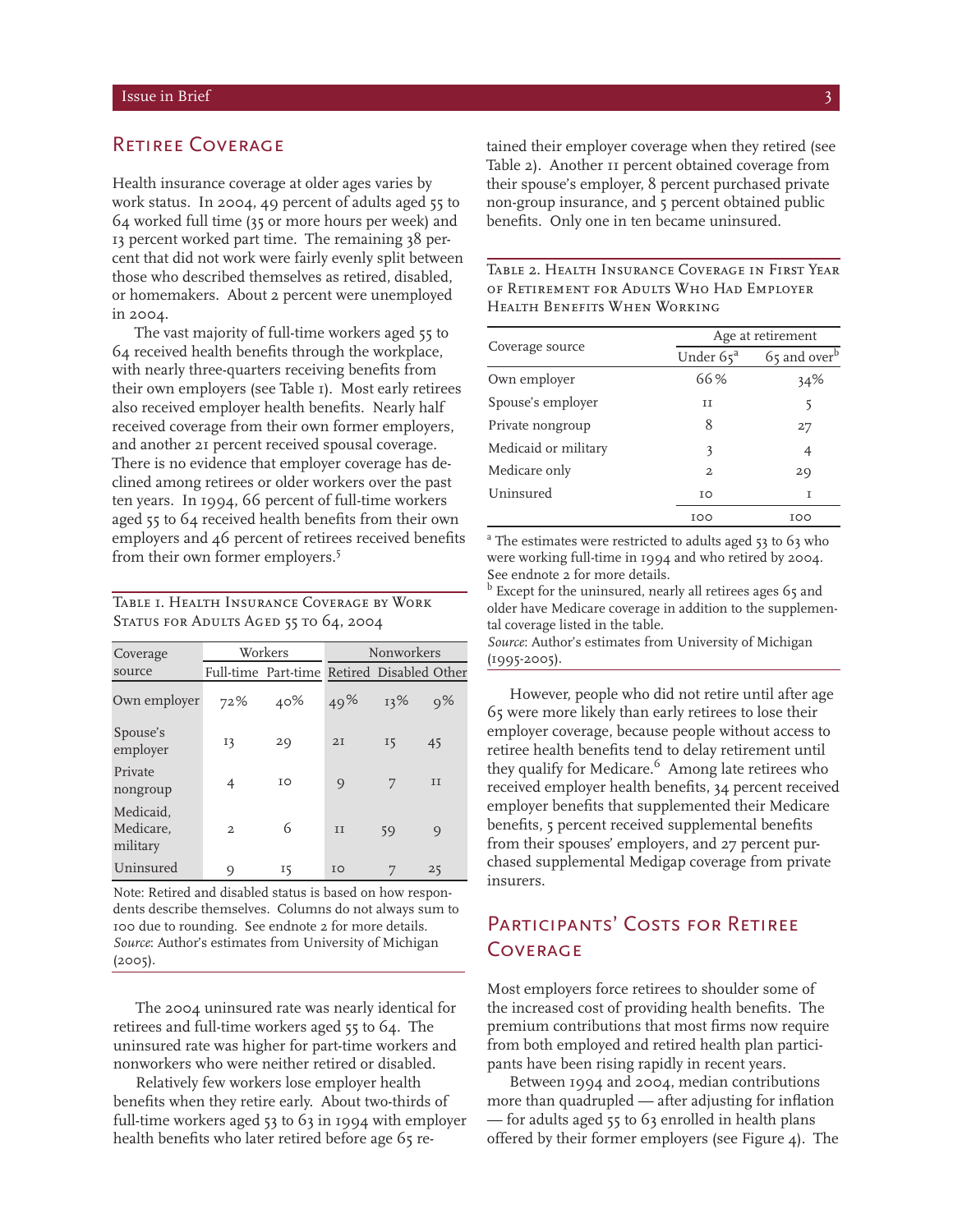Figure 4. Median Monthly Contributions for Employer Health Insurance by Adults Aged 55-63, by Work Status, 1994, 2000, and 2004 (2004 dollars)



Note: The University of Michigan's *Health and Retirement Study* did not interview 64-year-old respondents in 1994. *Source*: Author's estimates from University of Michigan (1995-2005).

median monthly contribution was \$111 in 2004, up from \$25 in 1994 (expressed in constant 2004 dollars). Over the course of an entire year, the increase in required contributions between 1994 and 2004 for the median retiree too young to qualify for Medicare exceeded \$1,000 in inflation-adjusted dollars. Nonetheless, most people with retiree health benefits continue to pay much less for their coverage than those who purchase insurance in the private nongroup market, where employer subsidies are unavailable. The median monthly premium paid in 2004 by adults aged 55 to 63 with private nongroup insurance totaled \$278.

Required contributions for active workers aged 55 to 63 in employer health plans have also been rising rapidly, but active workers contribute only about half as much as retirees toward their health plans. In 2004, the median active worker with employer coverage paid \$68 per month for benefits, up from \$6 in 1994 (in constant 2004 dollars).

Retiree health benefits after age 65 supplement Medicare, covering part of Medicare's deductibles and copayments and filling some of the gaps in the Medicare benefits package. For example, before Medicare began covering prescription drugs in 2006, virtually all employer-sponsored retiree health plans offered drug benefits.7 Medicare-eligible retirees generally pay much less for their employer health benefits than younger retirees, because Medicare covers many of their medical expenses.

However, premium contributions for retirees older than 65 with employer coverage have been soaring in recent years. Between 1998 and 2004, median monthly premium contributions to employer health plans by Medicare beneficiaries ages 65 and older more than quadrupled in inflation-adjusted dollars, increasing from \$14 to \$65 (see Figure 5). On an annual basis, after adjusting for inflation, the medianaged Medicare beneficiary paid about \$600 more for health benefits from their own former employers in 2004 than they did in 1998. Nonetheless, the premium contributions by Medicare-eligible retirees with employer benefits lagged well behind those paid by their peers who bought Medigap coverage from private insurers to supplement Medicare. In 2004, the median monthly Medigap premium totaled \$147 for covered adults aged 65 and older.

Figure 5. Median Monthly Contributions for Supplemental Health Insurance by Adults Aged 65 and Older, by Coverage Source, 1998 and 2004 (2004 dollars)



*Source*: Author's estimates from University of Michigan (1999-2005).

# Trends in Employers Offering Retiree Benefits

Retiree health insurance offers dropped sharply about fifteen years ago. The share of private firms with 200 or more employees providing retiree health insurance fell from 66 percent in 1988 to 36 percent in 1993 (see Figure 6). Most analysts attribute this decline to a 1993 accounting rule requiring employers to recognize expected future retiree health care costs as liabilities on their balance sheets.<sup>8</sup>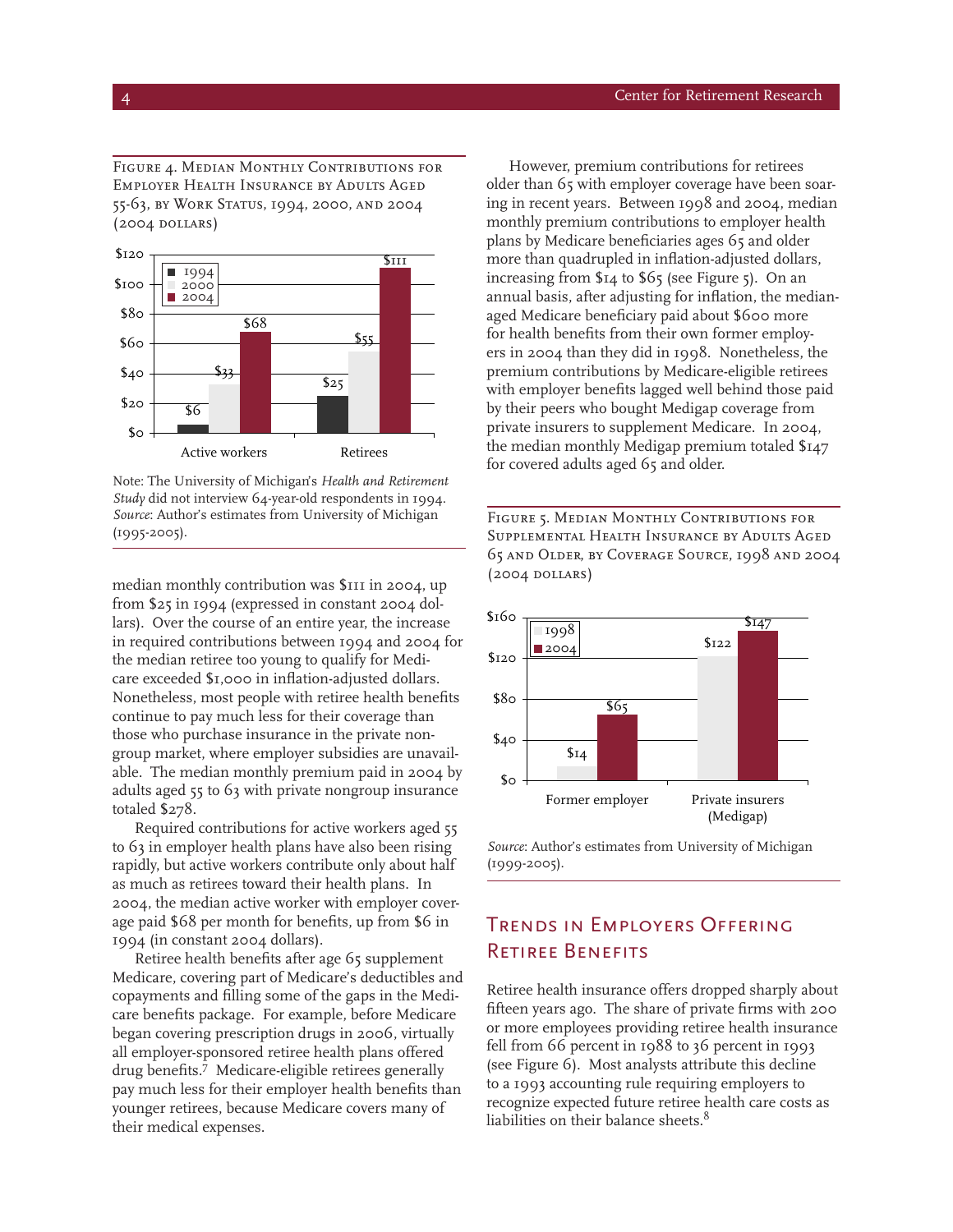Figure 6. Percent of Private Sector Employers Offering Retiree Health Benefits, by Firm Size, 1988 to 2006



Note: The estimates for 500 or more workers refer only to offers for early retirees.

*Source*: Mercer (2006) for 500 or more workers; Kaiser Family Foundation and Health Research and Educational Trust (2006) for 200 or more workers; Buchmueller, Johnson, and Lo Sasso (2006) for 1 to 100 workers.

Observed trends since 1993 in the share of private employers offering retiree health insurance vary by firm size and the data source. Data from Mercer Human Resources Consulting indicate that the share of employers with 500 or more workers offering health benefits to early retirees declined from 46 percent in 1993 to 29 percent in 2001 but remained roughly constant through 2005. Employer surveys by firms KPMG and then the Health Research and Educational Trust, in partnership with the Henry J. Kaiser Family Foundation, show that between 1993 and 2006, the share of private firms with 200 or more employees providing retiree health insurance fluctuated between 40 percent and 35 percent (except for a dip in 2005). Offer rates are much lower among smaller firms. Between 1997 and 2003, the share of private firms employing between 26 and 100 workers that offered retiree health benefits declined from 25 percent to 17 percent. Over the same period, offer rates among private firms employing fewer than 26 workers remained fairly constant, with about 6 percent offering coverage in 2003.

The share of employers offering benefits does not shed much light on workers' future retirement security, because these estimates give as much weight to an establishment employing a handful of workers as to one employing thousands. The variation in retiree health insurance offers by firm size makes simple establishment-level estimates especially problematic.

Figure 7 shows the share of private sector workers at firms offering retiree health benefits, based on estimates from a large survey of employers weighted by number of employees.9 In 1997 about 32 percent of private sector workers were employed at establishments offering retiree health benefits. By 2003 this figure was down to 25 percent. Expressed in levels, this change means that the number of private sector workers with access to retiree health benefits fell by about 6.4 million. Employers are slightly more likely to offer coverage for retirees younger than age 65 than for those who qualify for Medicare.

Evidence of substantial declines in retiree health benefits in the private sector stand in sharp contrast to the situation in the public sector, which employs about 16 percent of the workforce.<sup>10</sup> The federal government continues to offer health benefits to its retirees, as do 82 percent of state and local governments employing 200 or more workers in 2006.<sup>11</sup> However, retiree health benefits for public sector workers are also under pressure. Like private employers, public employers face rising health care costs and an aging workforce. Although a recent study found no retrenchment in retiree health benefits for government workers in the early  $2000s$ ,<sup>12</sup> a change in government accounting rules, to take effect in 2006 and 2007, will require state and local governments to recognize the expected future health care costs promised to current and future retirees as a long-term liability. It is impossible to predict the impact of this change on public sector retiree health benefits, but government failure to address these liabilities could reduce state and municipal credit ratings, raising borrowing costs.

Figure 7. Percent of Private Sector Workers at Firms Offering Retiree Health Benefits, by Covered Age Group, 1997 and 2003

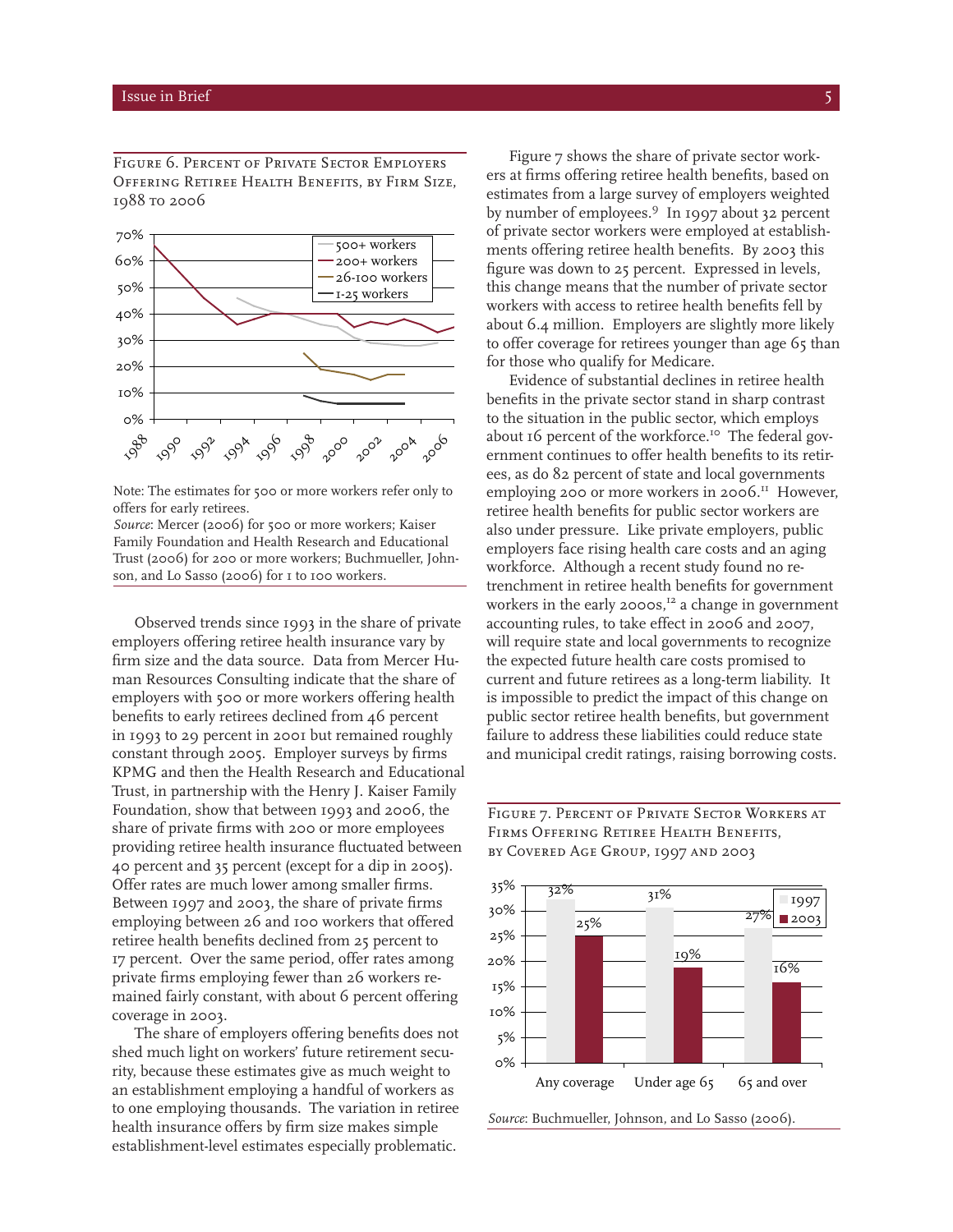### **CONCLUSION**

Although millions of older Americans still rely on retiree health benefits from former employers to help pay their medical expenses, coverage appears to be slowly disappearing, possibly jeopardizing retirement security for future generations. As health care costs rise, the workforce ages, and global competition intensifies, many employers seem to be concluding that they can no longer afford to offer subsidized health insurance to retirees. In just the past year, several large companies, including GM, Ford, Chrysler, Nissan, Verizon, and Sears, announced cuts in retiree health benefits for future retirees. Employers who continue to offer retiree health benefits have been sharply raising the premium contributions they require from plan participants.

The creation of a Medicare drug benefit adds to uncertainty over the future course of retiree health benefits. Medicare provides an incentive to employers to continue retiree drug coverage, by paying 28 percent of the annual drug costs incurred per retiree between \$250 and \$5,000. Only 8 percent of large employers that offered retiree drug benefits and responded to a recent survey dropped coverage in 2006, although more employers may choose to do so in later years.<sup>13</sup> A recent Congressional Budget Office analysis predicted that many employers would drop their retiree health plans following the introduction of the Medicare drug benefit, causing 17 percent of all Medicare beneficiaries to lose retiree health benefits.<sup>14</sup>

The erosion in retiree health benefits among private sector workers is part of a larger trend that threatens retirement security. In addition to cutting retiree health benefits, many employers have replaced traditional defined benefit pension plans, which promise a federally guaranteed lifetime benefit based on earnings and years of service, with defined contribution retirement plans. Retirement benefits from defined contribution plans typically depend on uncertain investment returns, and participants must generally make regular contributions throughout their careers. Additionally, Social Security is scheduled to replace a smaller share of pre-retirement earnings for future retirees as the retirement age for full benefits rises. And long-term fiscal imbalances may soon lead to Medicare cutbacks and further cutbacks in Social Security. Even if these programs are not cut, and retiree health plans continue at their current levels of generosity, rising health care costs will force future generations of retirees to devote ever increasing shares of their incomes to health care.<sup>15</sup>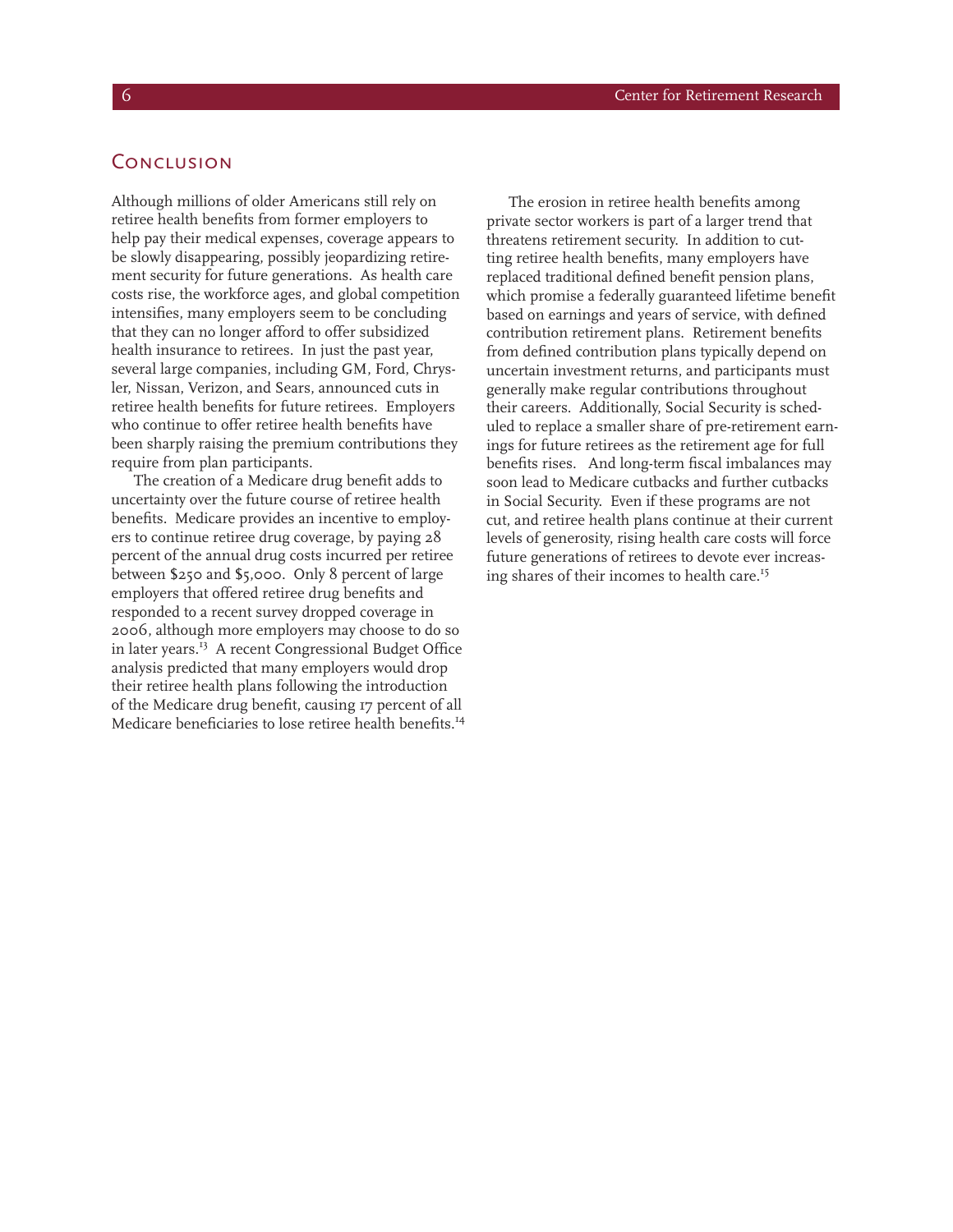#### **ENDNOTES**

1 These estimates were based on data from the 2004 *Health and Retirement Study* (HRS), a nationally representative survey of adults ages 51 and older. The survey was conducted by the University of Michigan with primary funding from the National Institute on Aging.

2 Coverage was determined by the following hierarchy: own current employer, own former employer, spouse's current employer, spouse's former employer, military benefits, private nongroup, Medicaid, and Medicare.

3 U.S. Census Bureau (2006). These estimates were based on data from the Census Bureau's *Current Population Survey* .

4 Author's estimates from the *Medical Expenditure Panel Survey*. For more information, see Agency for Healthcare Research and Quality (2006).

5 Johnson (2006).

6 See, for example, Johnson, Davidoff, and Perese (2003) and Rogowski and Karoly (2000).

7 Laschober (2004).

8 General Accounting Office (1998).

9 Data came from the *Medical Expenditure Panel Survey* Instrument Component (MEPC-IC), a nation ally representative annual survey of about 25,000 establishments.

10 Bureau of Labor Statistics (2006).

11 Kaiser Family Foundation and Health Research and Educational Trust (2006).

12 Hurley et al. (2006).

13 Kaiser Family Foundation and Hewitt Associates (2006).

- 14 Congressional Budget Office (2004).
- 15 Johnson and Penner (2004).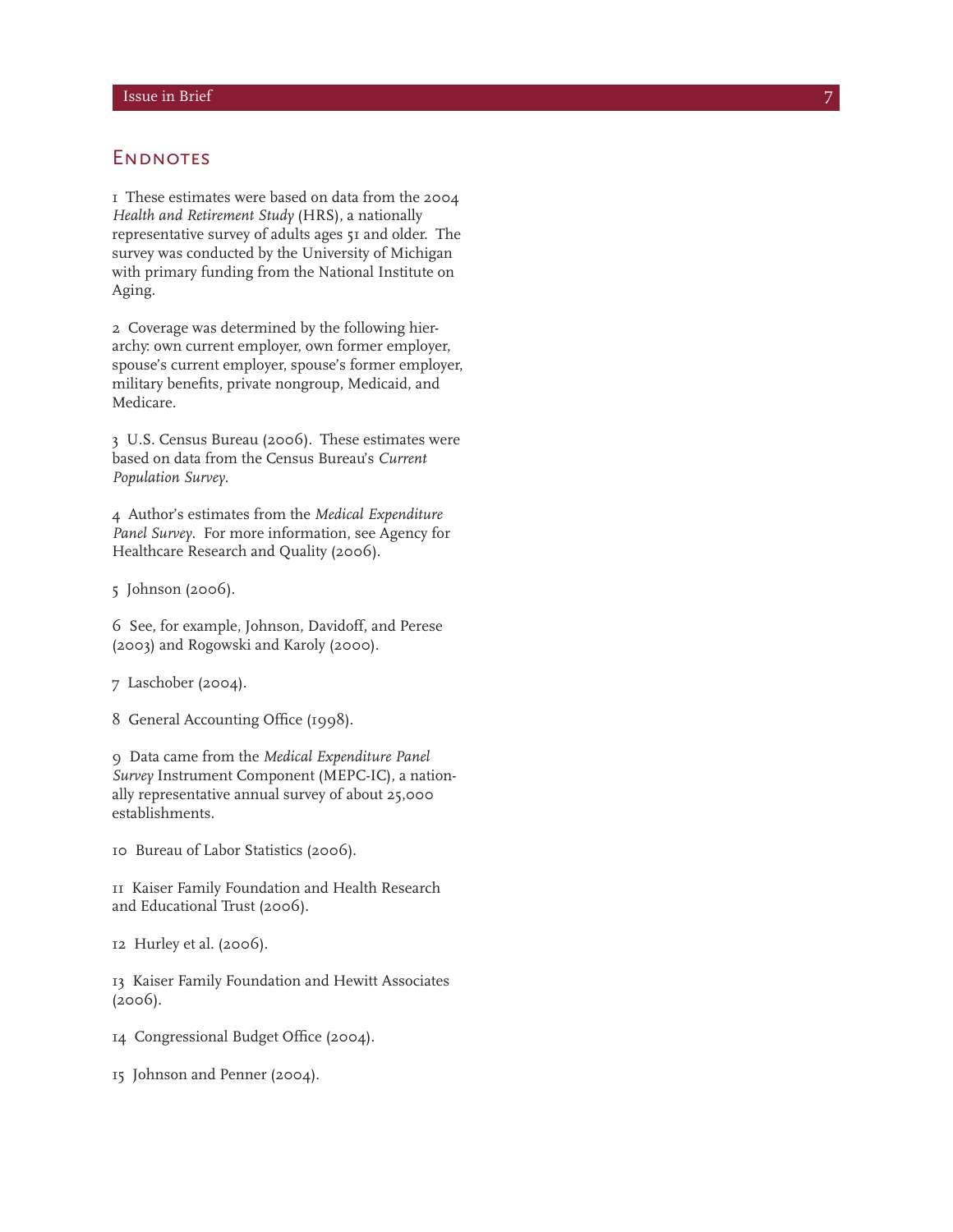#### **REFERENCES**

- Agency for Healthcare Research and Quality. 2007. *Medical Expenditure Panel Survey*. Available at: http://www.meps.ahrq.gov/mepsweb.
- Buchmueller, Thomas C., Richard W. Johnson and Anthony T. LoSasso. 2006. "Trends in Retiree Health Insurance, 1997 to 2003." *Health Affairs* 25(6): 1507-16.
- Bureau of Labor Statistics, 2006. "Government." Available at: http://www.bls.gov/iag/government. htm.
- Congressional Budget Office. 2004. "A Detailed Description of CBO's Cost Estimate for the Medicare Prescription Drug Benefit." Washington, DC: U.S. Government Printing Office. Available at: http://www.cbo.gov/ftpdocs/56xx/doc5668/07-21-Medicare.pdf.
- General Accounting Office. 1998. "Retiree Health Insurance: Erosion in Retiree Health Benefits Offered by Large Employers." Washington, DC: U.S. Government Printing Office. Available at: http:// www.gao.gov/achive/1998/he98110t.pdf.
- Hurley, Robert E., Laurie Felland, Anneliese Gerland and Jeremy Pickreign. 2006. "Public Employees' Health Benefits Survive Major Threats, So Far." *Health Affairs* 25: w195-w203.
- Johnson, Richard W. 2006. "Health Insurance Coverage and Costs at Older Ages: Evidence from the Health and Retirement Study." *AARP Public Policy Institute Report No.* 2006-20. Washington, DC: AARP.
- Johnson, Richard W., Amy J. Davidoff and Kevin Perese. 2003. "Health Insurance Costs and Early Retirement Decisions." *Industrial and Labor Relations Review* 56(4): 716-729.
- Johnson, Richard W. and Rudolph G. Penner. 2004. "Will Health Care Costs Erode Retirement Security?" *Issue in Brief* 23. Chestnut Hill, MA: Center for Retirement Research at Boston College.
- Kaiser Family Foundation and Health Research and Educational Trust. 2006. *Employer Health Benefits: 2006 Annual Survey*. Available at: http://www.kff. org/insurance/7527/index.cfm.
- Kaiser Family Foundation and Hewitt Associates. 2005. *Retiree Health Benefits Examined: Findings from the Kaiser/Hewitt 2006 Survey on Retiree Health Benefits*. Available at: http://www.kff.org/ medicare/upload/7587.pdf.
- Laschober, Mary. 2004. "Trends in Medicare Supple mental Insurance and Prescription Drug Benefits, 1996-2001." Menlo Park, CA: Henry J. Kaiser Family Foundation.
- Mercer Human Resources Consulting. 2006. *National Survey of Employer-Sponsored Health Plans: 2005 Survey Report.* New York: Mercer.
- Rogowski, Jeannette and Lynn Karoly. 2000. "Health Insurance and Retirement Behavior: Evidence from the Health and Retirement Survey." *Journal of Health Economics* 19(4): 529-39.
- University of Michigan. 1995-2005. *Health and Retirement Study*. Available at: http://hrsonline.isr. umich.edu.
- U.S. Census Bureau. 2006. "Income, Poverty, and Health Insurance Coverage in the United States: 2005." *Current Population Reports* P60-231. Washington, DC: U.S. Government Printing Office.